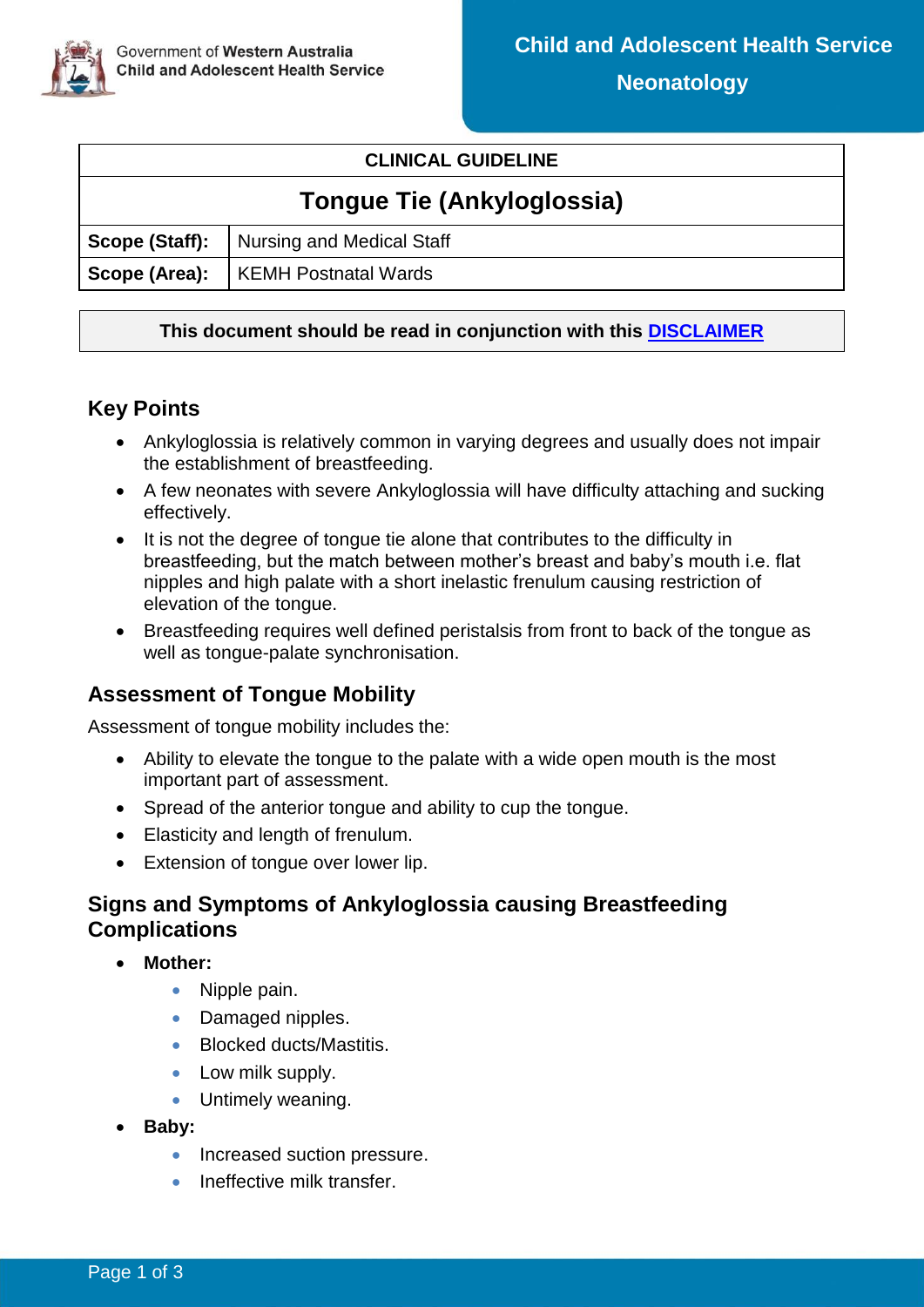- Slipping on and off the breast during a feed.
- Failure to thrive.

Dangers of over-diagnosis of Ankyloglossia as a problem requiring surgical intervention include reduced focus on other reasons for difficulty establishing lactation including poor attachment, poor milk supply and an unwell baby.

#### **Management Plan**

- Review by the Paediatric team.
- Review by a Lactation Consultant.
- Initiate an individualised plan for mother to preserve the integrity of her nipples, the initiation of her lactation, and the health of her baby.
- Commence the appropriate 'Variance Sheet' when applicable.
- Commence nipple shield use if appropriate.
- Commence expressing using an appropriate size breast shield.

## **Discharge Planning**

- Organise the hire of a breast pump (if required).
- Consider referral to the Breastfeeding Centre for follow up if Ankyloglossia is thought to be significant enough to impair feeding.
- Refer to Mr Parshotam Gera, Dr Liz Whan or Dr Timothy Johnson. Complete the [Tongue Tie Referral Letter.](https://cahs-healthpoint.hdwa.health.wa.gov.au/Neonatology/Neonatology%20Forms/Tongue%20Tie%20Referral%20Letter.pdf)
- Organise follow-up to ensure appropriate weight gain following discharge (e.g. CHN, VMS, GP).

#### **References and related external legislation, policies, and guidelines**

- 1. Geddes D, Langton D, Gollow I, JacobsL, HartmannP, Simmer K .2008 Frenulotomy for Breastfeeding Infantswith Ankyloglossia:Effect on Milk Removal and Sucking Mechanisms Imaged by Ultrasound.**Paediatrics** .2008 122;e188-e194
- 2. National Institute for Excellence: Interventional Procedures overview of division of ankyloglossia in babies with Breastfeeding Difficulties 2005
- 3. Academy of Breastfeeding Medicine#11:Guideline for the evaluation and Management of Neonatal Ankyloglossia and it's complications in the Breastfeeding Dyad www.bfmed.org
- 4. The Royal Women's Hospital. Victoria:Clinical Guidelines.**Tongue tie information for Families.**